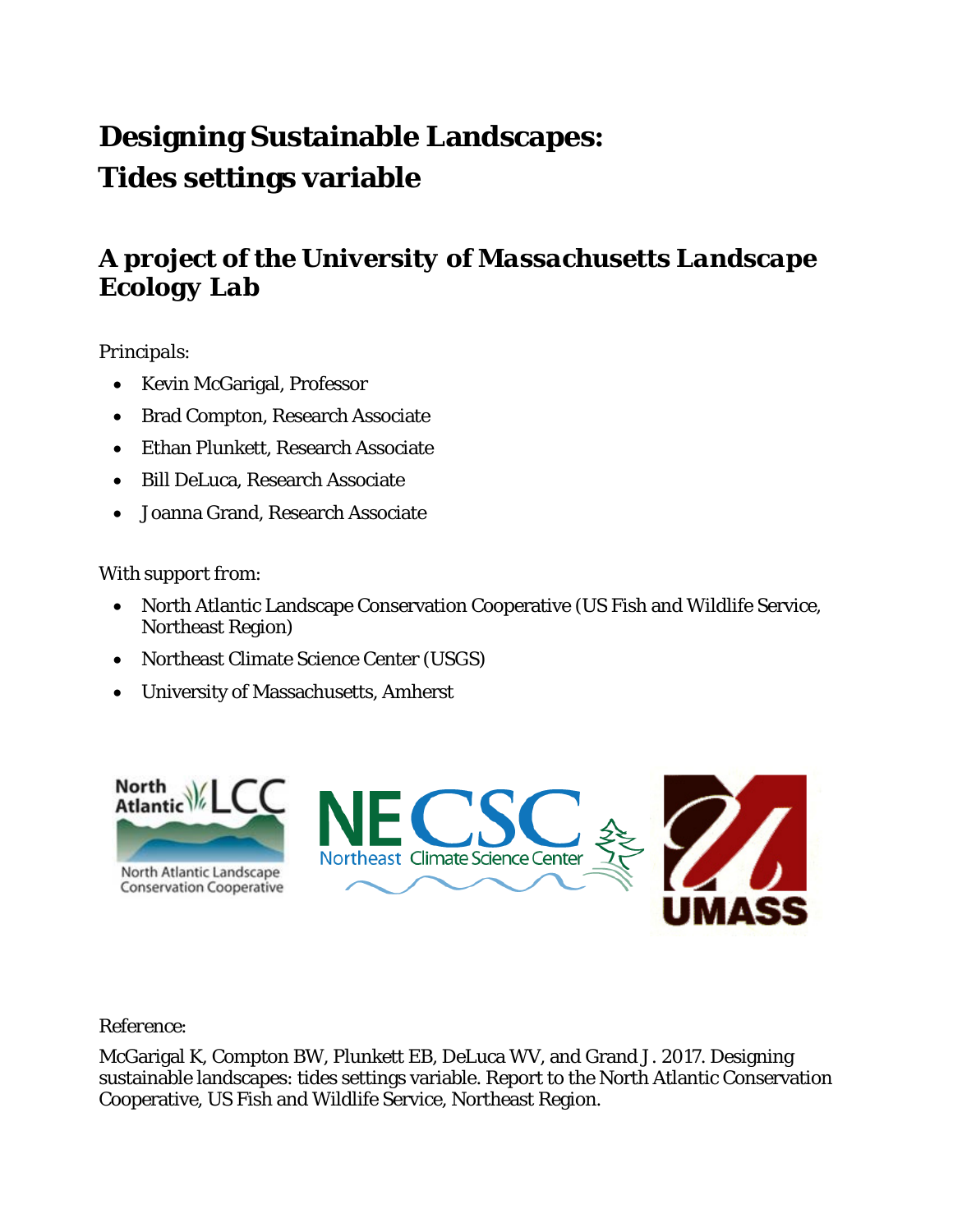### **General description**

Tides is one of several ecological settings variables that collectively characterize the biophysical setting of each 30 m cell at a given point in time (McGarigal et al 2017). Tides estimates the probability that a point is intertidal or subtidal (**Fig. 1**). It is derived from a logistic regression model using tide range and elevation to distinguish mapped salt marshes from uplands.

#### **Use and interpretation of this layer**

Tides is used for two purposes in the DSL project: (1) it is an intermediate step in the tidal restrictions ecological integrity metric (see tidal restrictions document, McGarigal et al 2017), and (2) it is one of the settings variables used in the derivation of the connectedness ecological integrity metric in the context of the broader assessment of ecological integrity (see technical document on integrity, McGarigal et al 2017).

Tides is an estimate of the probability that a cell is



**Figure 1**. The tides settings variable for a portion of Plum Island Sound in northeastern Massachusetts. Darker purple areas are predicted to be intertidal or subtidal.

intertidal or subtidal. As the result of a model, the following assumptions and limitations should be kept in mind:

- This model assumes that salt marshes are adequately mapped in NWI. In general, this assumption seems to be well-met, as salt marshes are visually distinctive and fairly easy to recognize in aerial photos, and NWI has captured them well.
- It assumes that tides data are accurate enough to reliably predict salt marshes. The fit of the logistic regression is encouraging in this respect (see Derivation of this layer, below).
- This variable ignores the existence of tidal restrictions; thus basins above tidal restrictions may have a high value.
- There are a number of errors in the flow grid. The flow grid was created from the National Elevation Data (NED), which has many errors. Estimating flow in low-relief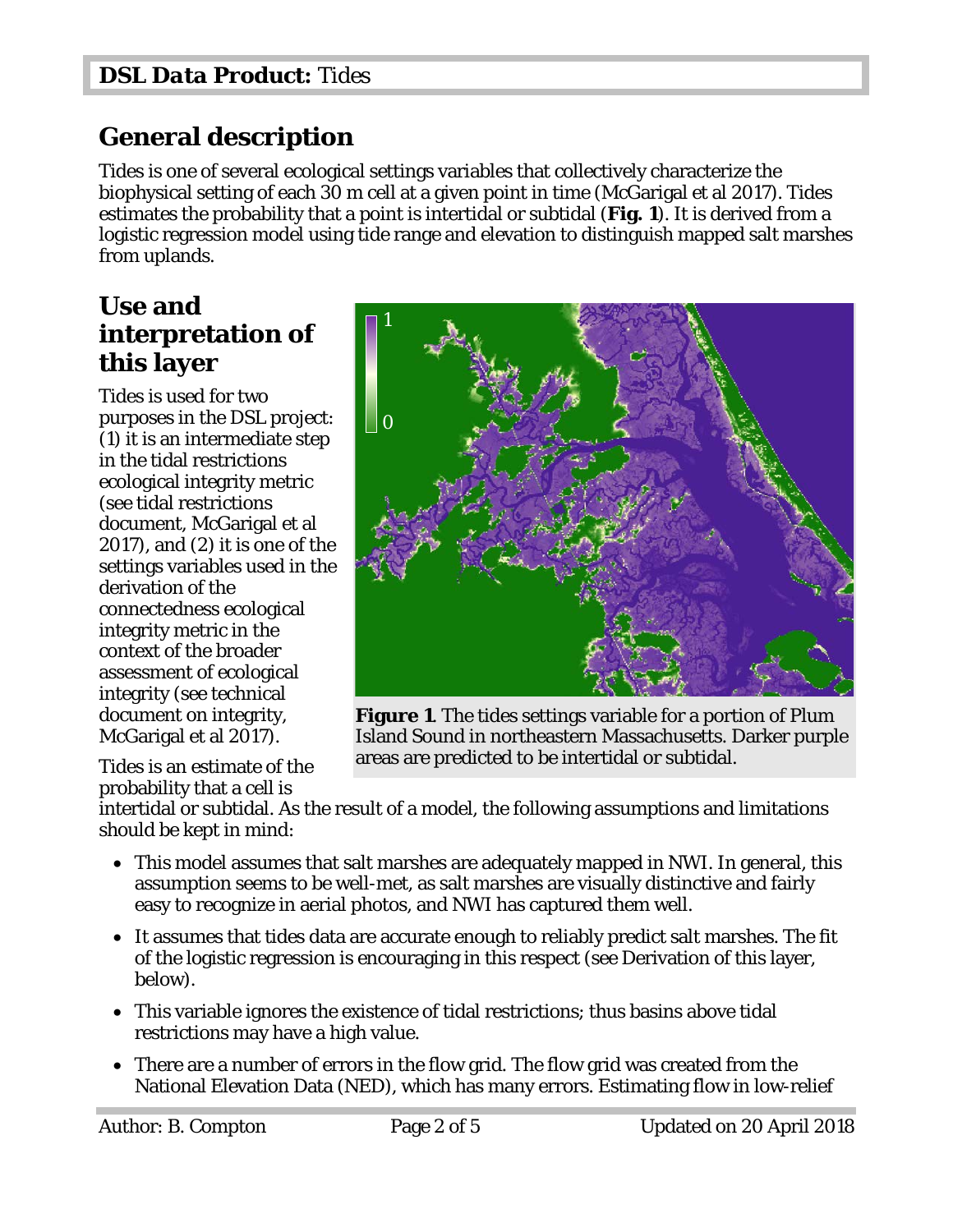coastal areas is difficult, as the signal/noise ratio in the DEM is low. Flow errors cause parts of basins to be omitted from the model in numerous areas.

• There are several areas in the NOAA DEM where data was not available. The largest is on the peninsula between the Patuxent and the Chesapeake, and there are a few smaller data holes. The model returns no results in these areas.

# **Derivation of this layer**

#### *Data sources*

- DEM.—We used a Digital Elevation Model (DEM) from NOAA's SLR Viewer, with modifications by TNC (Analie Barnettt, pers. comm.). This DEM is optimized for sea level rise modeling. The original had a grain of 5 m; we resampled it to 30 m to match our other data.
- Coastal zone.—All modeling takes place within the coastal zone, defined as areas where elevation  $\leq 5$  m.
- Tide range.—The tide range grid was modeled by NOAA's VDatum to give the difference between Mean High Water and Mean Low Water in meters. We extrapolated upflow where results from VDatum were unavailable by expanding the last available values upflow.
- Flow direction grid.—This grid was derived from NED with high-resolution NHD streamlines burned in as part of the Designing Sustainable Landscapes (DSL) project.
- Landcover.—We used the ESMplus, TNC's map of ecological systems with a number of modifications for DSL. Coastal wetlands are from the National Wetland Inventory (NWI).

### *Algorithm*

This settings variable estimates the probability that a cell is intertidal or wetter. We built a logistic regression using 9,919 random points in salt marshes throughout the northeast, and 9,639 random points in uplands within the coastal zone. Predictor variables were elevation and tide range. The results have a correct classification rate of 90.2% (McFadden *R*<sup>2</sup> = 0.57, errors of omission were 2.2%, and errors of commission were 7.6%). Note that some errors of commission are presumably caused by salt marshes lost to tidal restrictions.

# **GIS metadata**

This data product is distributed as a geotiff raster (30 m cells). Values are the results of the logistic regression described above. They represent the probability of a cell being salt marsh or wetter. This data product can be found at McGarigal et al (2017).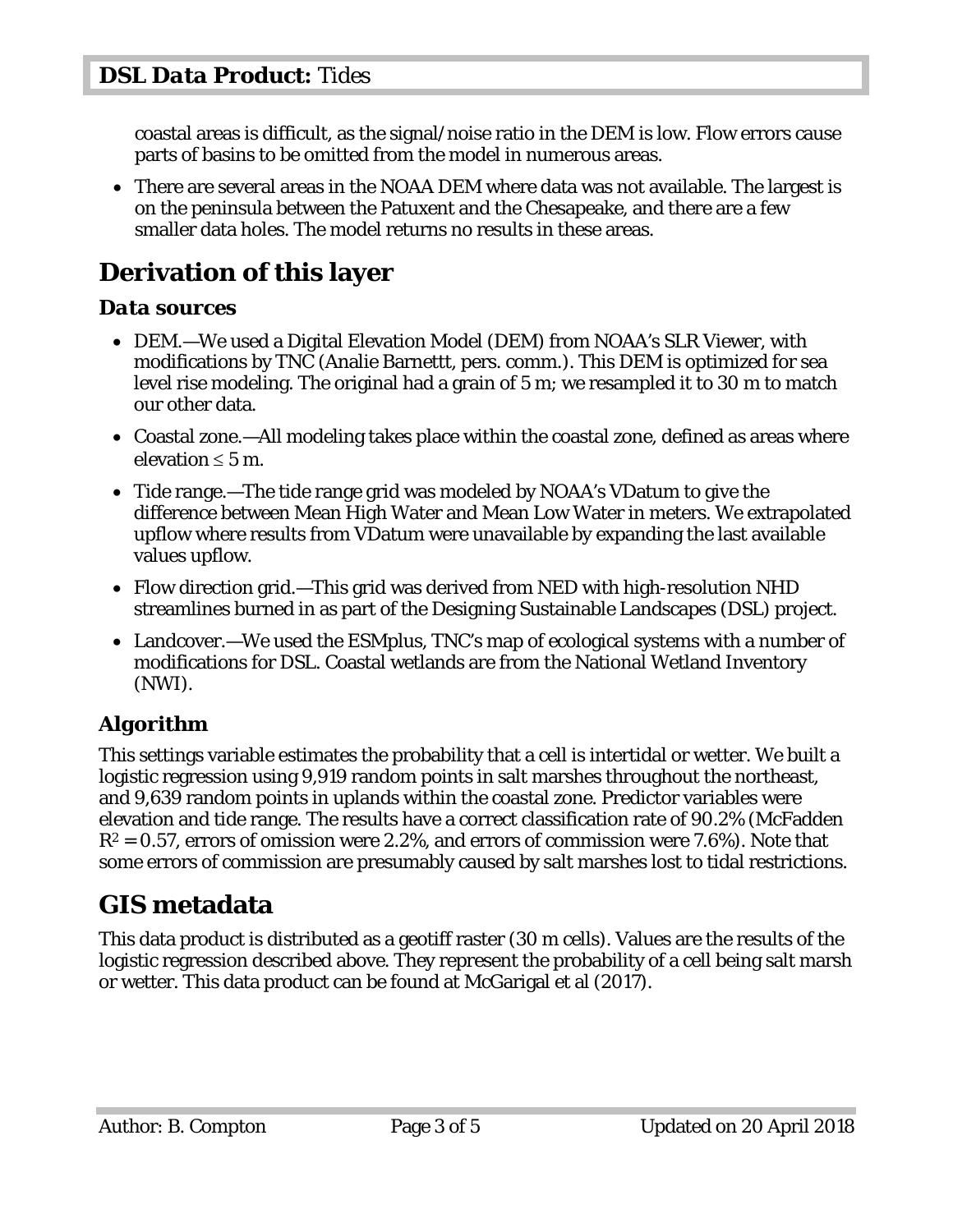## **Literature Cited**

McGarigal K, Compton BW, Plunkett EB, DeLuca WV, and Grand J. 2017. Designing sustainable landscapes products, including technical documentation and data products. [https://scholarworks.umass.edu/designing\\_sustainable\\_landscapes/](https://scholarworks.umass.edu/designing_sustainable_landscapes/)

## **Appendix: Detailed data preparation and algorithm**

This appendix describes the steps used in modeling. Software used included VDatum (from NOAA), ArcGIS, and custom code written in APL and R.

1. Build tiderange data from VDatum, TIDERANGE, etc.

Tide range data were built from NOAA's VDatum software. We ran VDatum for points centered on 90 m cells, splitting the northeast region into four tiles. We obtained mean high water (MHW) and mean low water (MLW) for each point, subtracting them to get the tide range. Resulting points were resampled to 30 m in ArcMap using bilinear interpolation. Because the extent of VDatum results are limited on the inland side, we extrapolated results upflow with the APL function TIDERANGE. Finally, results were clipped to the coastal zone (areas where elevation  $\leq$  5 m), yielding a 30 m raster, tiderange, giving the estimated range of tides in meters.

2. Fit tides to uplands/salt marshes: fit.tides.r

We sampled (approximately) 10,000 points each in mapped salt marshes and in undeveloped uplands throughout the coastal zone. These points were used to build a logistic regression to predict marshes vs. uplands from elevation and tiderange, using fit.tides in R. The logistic regression gave a correct classification rate of  $90.2\%$  (n = 19,558, McFadden  $R^2 = 0.57$ , omission  $= 2.2\%$ , commission  $= 7.6\%$ ). Coefficients were  $β_0 = 1.73883, β<sub>elevation</sub> = -2.55623, β<sub>tiderange</sub> = 1.41334. The spatial arrangement of errors$ was assessed visually by summarizing errors in 10 km blocks and mapping them. There were no clear geographic patterns.

3. Create tides settings variable: SETTIDES

The tides settings variable was created in APL with SETTIDES, which applies the logistic regression model to all cells within the coastal zone. Areas mapped as subtidal were set to 1.0. The values of tides represent the probability of tidal influence.

4. Delineate watersheds and find outflow points: MAKEWATERSHEDS

The APL function MAKEWATERSHEDS finds outflow cells (cells where the flow grid points to nodata). Subsequent processing steps start processing at the outflow points. For the sake of computational feasibility, outflows were classified as large (watershed > 100 km2) or small. Large watersheds were processed one at a time in blocks encompassing the minimum enclosing rectangle, while small watersheds were processed in buffered tiles.

5. Remove NOAA-introduced -0.5s in all waterbodies with FIXTIDES and FIXTIDESB

A strange artifact in the NOAA DEM caused problems for our model: all open water was given an elevation of -0.5 m. This resulted in inland freshwater lakes being treated as